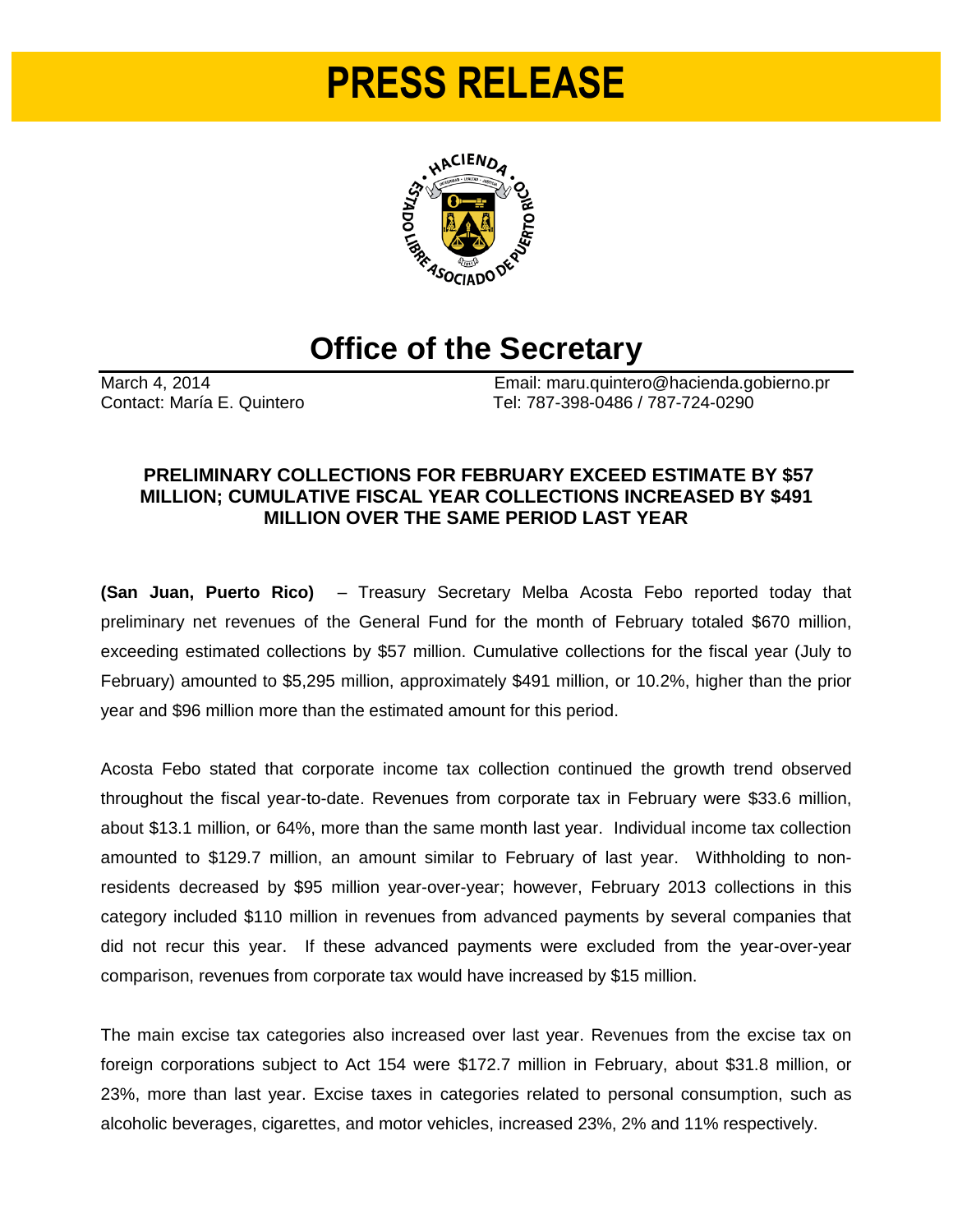With respect to Sales and Use Tax (SUT) revenues, Acosta Febo explained that the General Fund received \$99.2 million, which is \$2.4 million, or 2.5%, more than in February of last year.

"This continued growth in collections is the result of legislative measures that were implemented by the Administration to strengthen the government's finances. We are continuing to increase our efforts to stop tax evasion and increase collection," said the Secretary.

|                                        |         | February |        | <b>Estimate</b> | <b>Collections</b> |
|----------------------------------------|---------|----------|--------|-----------------|--------------------|
| <b>Items</b>                           | 2012-13 | 2013-14  | Dif.   | February        | vs. Estimate       |
|                                        |         |          |        |                 |                    |
| <b>Gross General Fund Net Revenues</b> | 766.6   | 718.9    | (47.7) | 661.8           | 57.1               |
| Reserve for Refund                     | (49.0)  | (49.0)   | 0.0    | (49.0)          | 0.0                |
| <b>General Fund Net Revenues</b>       | 717.6   | 669.9    | (47.7) | 612.8           | 57.1               |
|                                        |         |          |        |                 |                    |
| Individual                             | 129.3   | 129.7    | 0.4    | 137.7           | (8.0)              |
| Corporations                           | 20.5    | 33.6     | 13.1   | 24.9            | 8.7                |
| Non-Resident Withholdings              | 213.1   | 118.1    | (95.0) | 60.3            | 57.8               |
| Sales and Use Tax                      | 96.7    | 99.2     | 2.5    | 105.7           | (6.5)              |
| <b>Property Taxes</b>                  | 1.1     | 1.4      | 0.3    | 1.0             | 0.4                |
| Foreign (Act. 154)                     | 140.9   | 172.7    | 31.8   | 176.0           | (3.3)              |
| <b>Alcoholic Beverages</b>             | 18.5    | 22.7     | 4.2    | 20.2            | 2.5                |
| Cigarettes                             | 12.3    | 12.5     | 0.2    | 13.5            | (1.0)              |
| <b>Motor Vehicles</b>                  | 35.7    | 39.6     | 3.9    | 38.1            | 1.5                |
| Excises on Off-Shore Shipment Rum      | 14.9    | 17.6     | 2.7    | 8.7             | 8.9                |
| <b>Others</b>                          | 34.6    | 22.8     | (11.8) | 26.7            | (3.9)              |
|                                        |         |          |        |                 |                    |

#### General Fund Net Revenues February (million of \$)